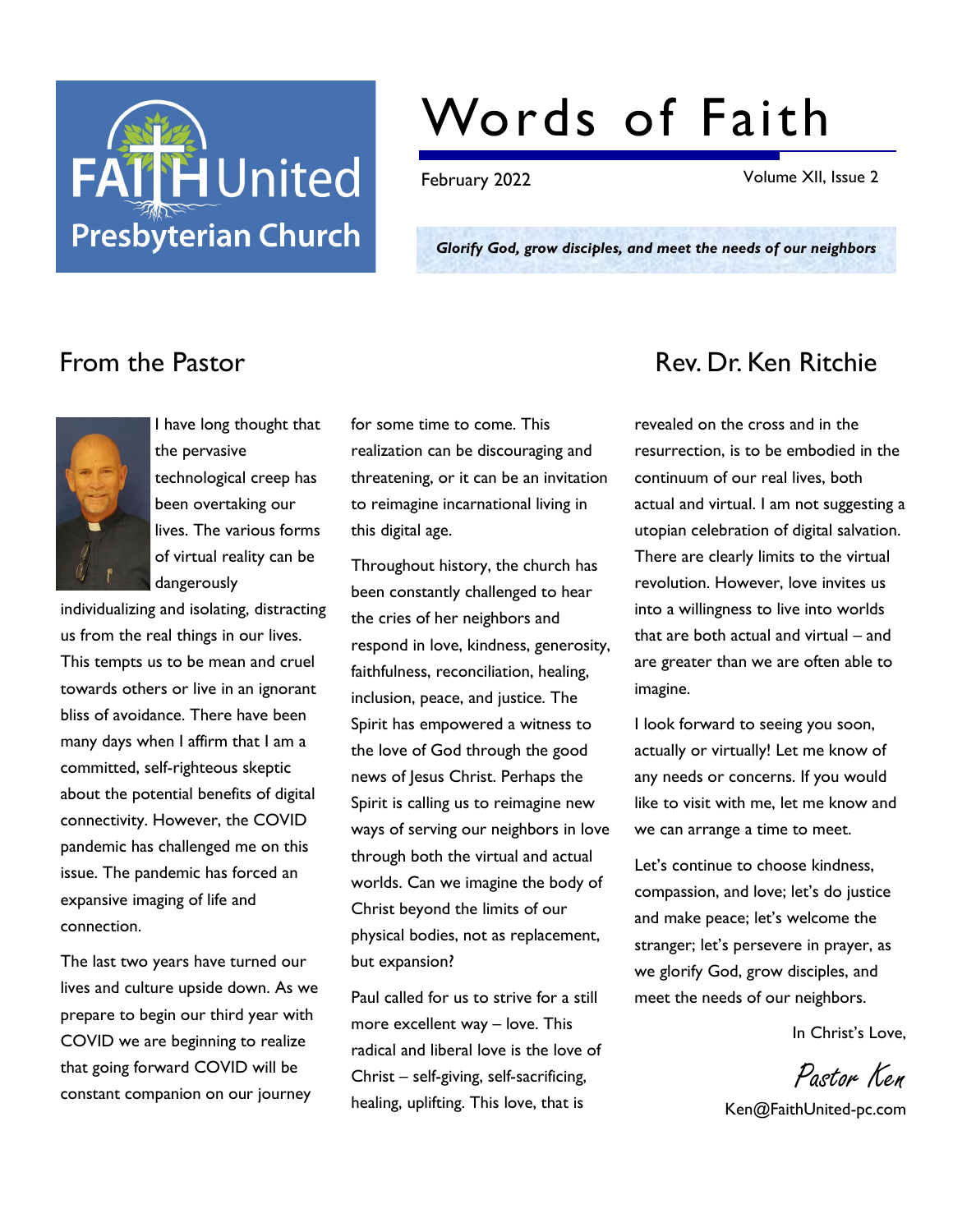# Online Giving

We now have online giving available. Just scan the QR Code to the right with your smart phone or go to our website and click the "Give Now" button. www.FaithUnited-pc.com You will have the option to set up your giving profile. This will make it easy to login anytime you are ready to give, even designated giving for Building Repairs, Garage Fund or Special Offerings that occur throughout the year. You can also select to donate the 2% fee so Faith United does not incur it.



# Weekly Bible Study class **Rich Lewis** Rich Lewis

The class is currently led by Rich Lewis. They meet from 9:45 to 10:45 in classroom #4. They continue the series: The Other Three Kings: Saul, David and Solomon. The kings were heroic, troubled, principled, and flawed. They will read about and discuss these characteristics and their effects on the Kingdom of Israel.

Next newsletter is March 2022. Deadline for articles, Friday, February 18. Contact church office or Brenda Swindle via email to submit articles.



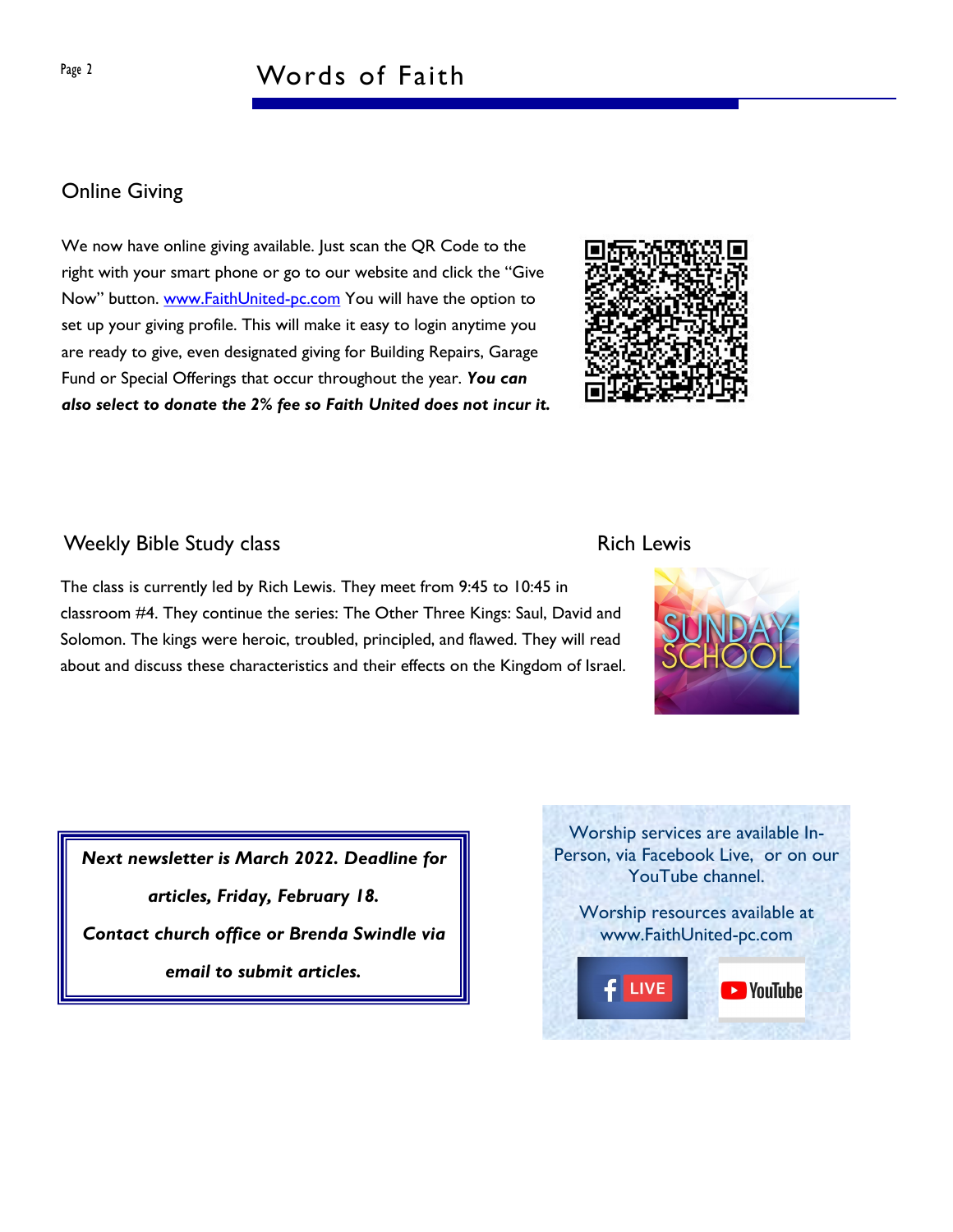# Happy Birthday!

### February 5

\* Lorna Acker

### February 15

- \* Chuck Acker
- ¯ Dick Smith
- ¯ Kurt Booth February 18

February 16

## $*$  Barbara Richie





## Homebound or Recovering:

- © Charley Rae Furrh (Terri Russell's cousin)
- © Freddie Simmons

# Prayers for:

- David Duell
- Dale Durcholz
- Kathie Heffler
- **v** Roger Jones
- © Mike Jones
- Marxer family
- © George & Mozelle Mills
- © Dennis Van Deventer

# 2022 Offering Envelopes

Offering envelopes for 2022 are available on the table near the office. If you currently give online or have checks mailed by your financial institution, no envelope is necessary. Rest assured your gifts are logged under your giving profile. If you do not see an envelope box with your name on it and you would like a box, please contact us at the church office and a box will be reserved for you.